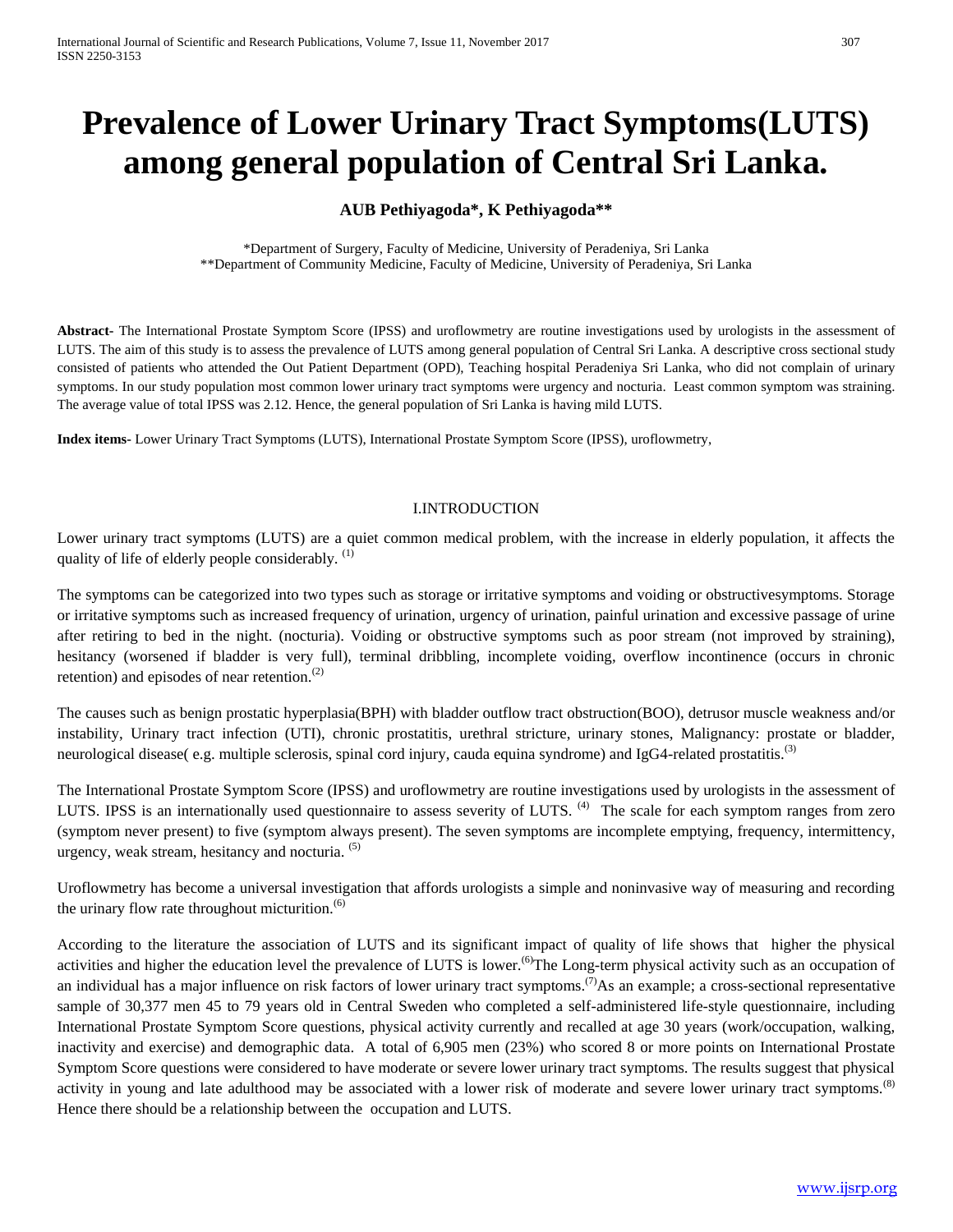## II. PATIENTS AND METHOD

A descriptive cross sectional study consisted of patients who attended the Out Patient Department (OPD), Teaching hospital Peradeniya Sri Lanka, who did not complain of urinary symptoms. The sample size was 280. Both male and female patients were studied under the age group of 25 to 65(mean age  $61.55\pm13.56$ ) during a three month period (20.02.2016 to 20.05.2016) by using systematic random sampling method.The patients who have done same occupations for more than two years were enrolled in this study.These patients were clinically evaluated with IPSS questionnaire by trained doctors.

The severity of LUTS was assessed by IPSS. Patients' demographic details, IPSS data were entered and evaluated using the statistical package for social sciences (SPSS) with one way ANOVA.

## III. RESULTS

The study population included 280 patients between 25to 65 years. Mean age was 49.35±14.43 years. There were 117 male patients and 163female patients.

In our study population most common lower urinary tract symptoms were urgency and nocturiawhich were present in 14.35% and 14.14% of the study population. Least common symptom was straining which was seen in 0.2%. Other symptoms were poor stream1.28 %, increased frequency 5.0%, and incomplete voiding 5.85% and intermittency 2.21%.

The average value of total IPSS was 2.12. Hence, the general population of Sri Lanka is having mild LUTS. The highest value of IPSS was 17 and lowest was 0.



Figure01- Prevalence of LUTS symptoms among the population

| Age range | Presentation (%) |       |        | Severity of LUTS(%) |        |
|-----------|------------------|-------|--------|---------------------|--------|
|           | Total            | Male  | Female | Male                | Female |
| $20 - 30$ | 10.54            | 51.6  | 48.38  | 2.10                | 2.50   |
| $30 - 40$ | 18.70            | 49.69 | 50.91  | 1.31                | 4.08   |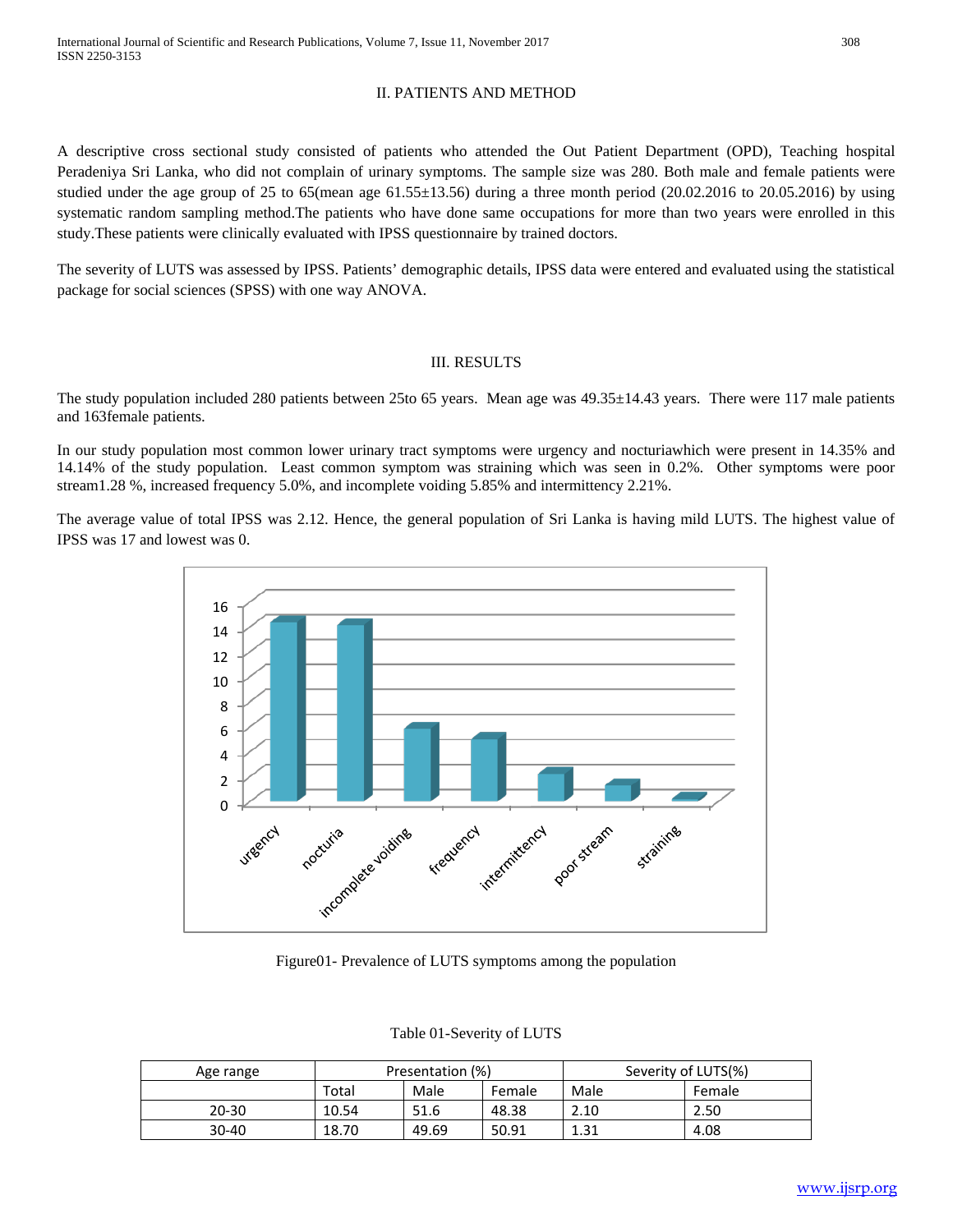| 40-50 | 18.36            | 21<br>31.48 | 68.52 | 1.25 | ່າາ<br>$-4.3$ ∠ |
|-------|------------------|-------------|-------|------|-----------------|
| 50-60 | 24.15            | 38.02       | 61.98 | 8.25 | 9.80            |
| 60-70 | າລ. 1 າ<br>23.12 | 47.05       | 52.95 | 8.84 | 9.30            |

## IV. DISCUSSION

Lower urinary tract symptoms (LUTSs) are prevalent worldwide. An estimated 45.2% of the 2008 worldwide population aged  $\geq$ 20 years are affected by at least one LUTS.<sup>(11)</sup> Large-scale population-based survey has reported that LUTS prevalence increases with advancing age up to 60% at the age of 60 years.<sup> $(12)$ </sup>Thus this has become an important medical concern in both adult and elderly population. In the same this condition has acquired a broad medical concern as LUTS has a significant impact of quality of life. Because of these reasons LUTS have been subjected to many studies to assess its various aspects including epidemiology, etiology, clinical evaluation and treatments. Evaluation and treatment of LUTS for the general population have incurred significant costs to the health care system. $(13)$ 

Lifestyle-related risk factors include a raised Body Mass Index (BMI) with obesity in females doubling the risk of development of all major subtypes of urinary incontinence (UI) across all age groups.Pelvic floor (PF) health is an important component of an individuals' overall health; symptoms of dysfunction are a costly health burden. PF dysfunction affects people of all ages and both genders with a higher prevalence consistently reported in older people and females. According to the results of our study,prevalence of LUTSwas higher in females than male population. And severity of LUTS showed a steady increase with age in females in contrast to reduction in the severity of LUTS between the ages of 30 to 50 in males.

Other investigated associations for females include menopause and oral oestrogen use during the postmenopausal period, both linked to an increased incidence of UI (7). It can be also concluded from our study which shows higher severity of LUTS among females. Genetic considerations and surgical procedures may affect pelvic tissue integrity and subsequently the development of symptoms of PF dysfunction.

Quantification of the impact of symptoms of PF dysfunction in workforce groups requires a measure of workforce-related outcomes. 'Work productivity' depends on where employees are at work but unable to perform at their usual or expected level (7). In an internet survey of 2,876 male and 2,820 female workers in the United States (US), overactive bladder (OAB) was associated with lower levels of work productivity (8). Urinary urge incontinence (UUI) has been associated with substantial personal and employer economic burden (10). Further, UI increased an individual's risk of work disability in a US follow-up study of 4511 of women aged between 54– l65 years enrolled in the 'Health and Retirement Cohort' (9). These findings indicate the potential impact of PF dysfunction in a workforce. Knowledge of symptom prevalence, associations and impact will assist in informing policy for worker health promotion and determine gaps in knowledge to direct future research. No such review of literature was currently available.(3.)

Nocturia has been proven to have a negative impact on the quality of life and sleep quality in general elderly population. However, there are limited studies on the quantitative effect of nocturia on sleep quality and daytime dysfunction, specifically in patients with lower urinary tract symptoms.One of the study said that, in patients with lower urinary tract symptoms, nocturia number increased with age and was significantly correlated with poor sleep quality. Nocturia plays an important role in patients younger than 65 years in daytime dysfunction.(14)

The International Continence Society defines nocturia as the need to void one or more times during the night, with each of the voids preceded and followed by sleep. Nocturia has the following two main causes: increased nocturnal urine volume and vesical instability.(14) As one of the most common complaints in patients with lower urinary tract symptoms (LUTS), nocturia is reported to negatively affect the quality of life and quality of sleep.(15,16) Since its prevalence and severity increase with age. (17) the negative effect of nocturia on the elderly requires more attention. Jensen et al. reported that 25% of falls experienced by older individuals occur during the night and 25% of these occur when the individual is waking up to void.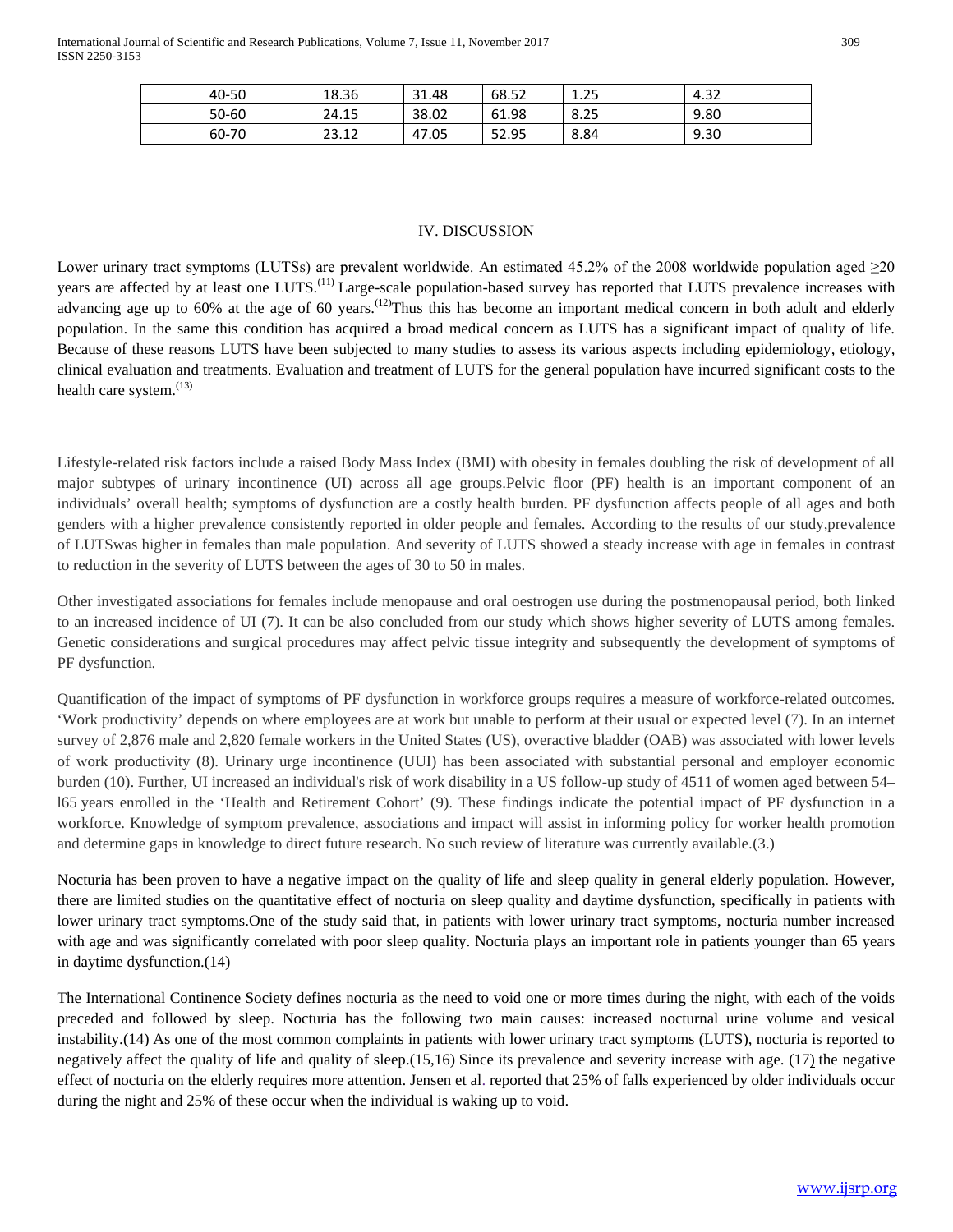International Journal of Scientific and Research Publications, Volume 7, Issue 11, November 2017 310 ISSN 2250-3153

In a another study conducted to investigate the prevalence of LUTS in adolescents and effects of psychotropic substance use. They found that Lower urinary tract symptoms are prevalent in the general adolescent population. It is important to obtain an accurate history regarding psychotropic substance use when treating teenagers with lower urinary tract symptoms. In our study, we did not include this aspect in the questionnaire.

#### V. CONCLUSION

Most common lower urinary tract symptoms were urgency and nocturia .Least common symptom was straining. The general population of Sri Lanka is having mild LUTS. There was a steady increase of LUTS with advancing age in females.

#### References

- 1 Roehrborn CG and McConnell JD. Etiology, pathophysiology, epidemiology, and natural history of benign prostatic hyperplasia. Campell's Urology. 2002; 38:1309.
- 2 Masu S. A Prevalence Study of Lower Urinary Tract Symptoms (LUTS) in Males. International Journal of Medical Science and Public Health. 2014; 3 (8): 927– 30.
- 3 Rodolfo M, Marina S, Cheng L, et al. Immunoglobulin G4-related disease in genitourinary organs: An emerging fibro inflammatory entity often misdiagnosed preoperatively as cancer. European Urology. 2013; 64(1): 865–872.
- 4 Lee JH, Kwon H. and Park YW. Association of lower urinary tract symptom/benign prostatic hyperplasia measures with international index of erectile function 5 in middle-aged policemen of Korea and the role of metabolic syndrome and testosterone in their relationship. Urology. 2013; 82(5): 1008-12
- 5 Barry MJ, Fowler FJ, O'Leary MP, Bruskewitz RC, Holtgrewe HL, et al. (1992) The American Urological Association symptom index for benign prostatic hyperplasia.The Measurement Committee of the American Urological Association J Uro 148: 1549– 1557
- 6 Jarvis TR, Chan L,Tse V. Practical uroflowmetry. BJU Int. 2012; 110(4): 28-29.
- 7 Tang K., Beaton D.E., Boonen A., Gignac M.A.M. & Bombardier C. (2011) Measures of work disability and productivity: Rheumatoid Arthritis Specific Work Productivity Survey (WPS-RA), Workplace Activity Limitations Scale (WALS), Work Instability Scale for Rheumatoid Arthritis (RA-WIS), Work Limitations Questionnaire (WLQ) and Work Productivity and Activity Impairment Questionnaire (WPAI). *Arthritis Care Research* **63**, S11.
- 8 Sexton C.C., Coyne K.S., Vats V., Kopp Z.S., Irwin D.E. & Wagner T.H. (2009) Impact of overactive bladder on work productivity in the United States: results from EpiLUTS. *American Journal of Managed Care* **15**, S98–S107.
- 9 Hung K.J., Awtrey C.S. & Tsai A.C. (2014) Urinary incontinence, depression and economic outcomes in a cohort of women between the ages of 54 and 65 years. *Obstetrics & Gynecology* **123**(4), 822–827
- 10 Milsom I., Coyne K.S., Nicholson S., Kvasz M., Chen C.I. & Wein A.J. (2014) Global prevalence and economic burden of urgency urinary incontinence: a systematic review. *European Urology* **65**(1), 79–95.

11. Irwin DE, Kopp ZS, Agatep B, Milsom I, Abrams P. Worldwide prevalence estimates of lower urinary tract

symptoms, overactive bladder, urinary incontinence and bladder outlet obstruction. BJU Int 2011;108:1132-8.

12. Irwin DE, Milsom I, Hunskaar S, et al. Population-based survey of urinary incontinence, overactive bladder, and

other lower urinary tract symptoms in five countries: results of the EPIC study. EurUrol 2006;50:1306-14;

discussion 1314-5.

13. YH Tam, FHKAM (Surgery)<sup>1</sup>; CF Ng, FHKAM (Surgery)<sup>2</sup>; YS Wong, FHKAM (Surgery)<sup>1</sup>; Kristine KY Pang, FHKAM (Surgery)<sup>1</sup>; YL Hong, MSc<sup>1</sup>; WM Lee,  $MSc<sup>2</sup>$ ; PT Lai, BN<sup>2</sup> Population-based survey of the prevalence of lower urinary tract symptoms in adolescents with and without psychotropic substance abuse[. Hong](http://www.hkmj.org/abstracts/v22n5/toc.htm) Kong Med J 2016 [Oct;22\(5\):4](http://www.hkmj.org/abstracts/v22n5/toc.htm)54–63 | Epub 12 Aug 2016

14. van Kerrebroeck P, Abrams P, Chaikin D, et al. Standardisation Subcommittee of the International Continence Society The standardisation of terminology in nocturia: report from the Standardisation Sub-committee of the International Continence Society. NeurourolUrodyn. 2002;21(2):179-183. [\[PubMed\]](https://www.ncbi.nlm.nih.gov/pubmed/11857672)

15. Hetta J. The impact of sleep deprivation caused by nocturia. BJU Int. 1999;84(suppl 1):27–28. [\[PubMed](https://www.ncbi.nlm.nih.gov/pubmed/10674891)